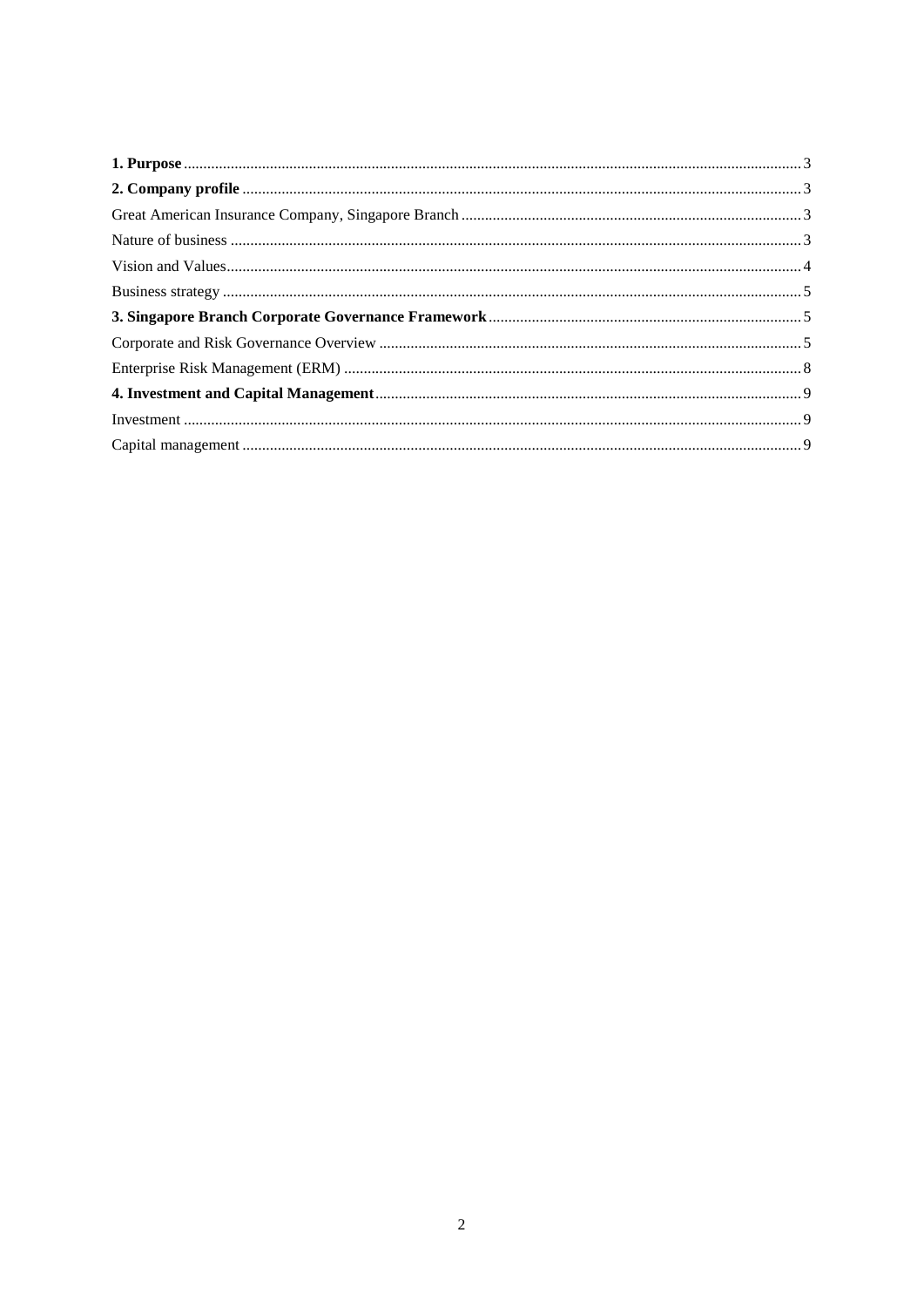### <span id="page-2-0"></span>**1. Purpose**

The disclosures in this document are made by Great American Insurance Company, Singapore Branch (the "Singapore Branch") pursuant to the requirements in MAS Notice 124 (the "Notice"). The following disclosures are meant to complement the existing disclosures of the Singapore Branch, Great American Insurance Company (the "Company"), and our parent company, American Financial Group, Inc. ("AFG")

## <span id="page-2-1"></span>**2. Company profile**

## <span id="page-2-2"></span>Great American Insurance Company, Singapore Branch

The Singapore Branch is a branch of Great American Insurance Company, headquartered in Cincinnati, Ohio, United States of America. The Singapore Branch was registered under the Companies Act Cap. 50 on 11 March 2015 and a license to carry on general insurance business in Singapore was granted by the Monetary Authority of Singapore ("MAS") on 15 May 2015.

The registered office of the Singapore Branch is 3 Temasek Avenue, #16-01, Centennial Tower, Singapore 039190.

#### *Financial Strength*

Great American Insurance Company was founded in 1872, is rated "A+" (Superior) as of August 11, 2018, and is one of only five property and casualty insurers to have maintained a financial strength rating of "A" (Excellent) or better from A.M. Best Company for over 100 years. The Company was also affirmed "A+ (Strong)" by Standard & Poor's as of February 23, 2018 and "A1 (Good)" by Moody's affirmed in December 2018. Great American Insurance Company is the lead insurer of Great American Insurance Group (the "Group").

### <span id="page-2-3"></span>Nature of business

The principle activity of the Singapore Branch consists of underwriting general insurance and reinsurance of different classes of insurance risks. The Singapore Branch's comprehensive portfolio of general insurance products provides an insurance solution to a broad array of industries in Singapore and the Asia region.

#### **Marine Insurance**

Covers Cargo, Hull & Liability insurance. The Marine Cargo insurance coverage includes Single and Open cover, Annual Cover, Project Cover and Inland Transit Cargo insurance. Hull insurance includes Hull & Machinery, Builders' Risks and Pleasure craft, etc. Marine Liability insurance includes Protection & Indemnity, Multi-model Transport Operator Liability, Marine Third Party Liability, and Ship Repairer's Liability etc.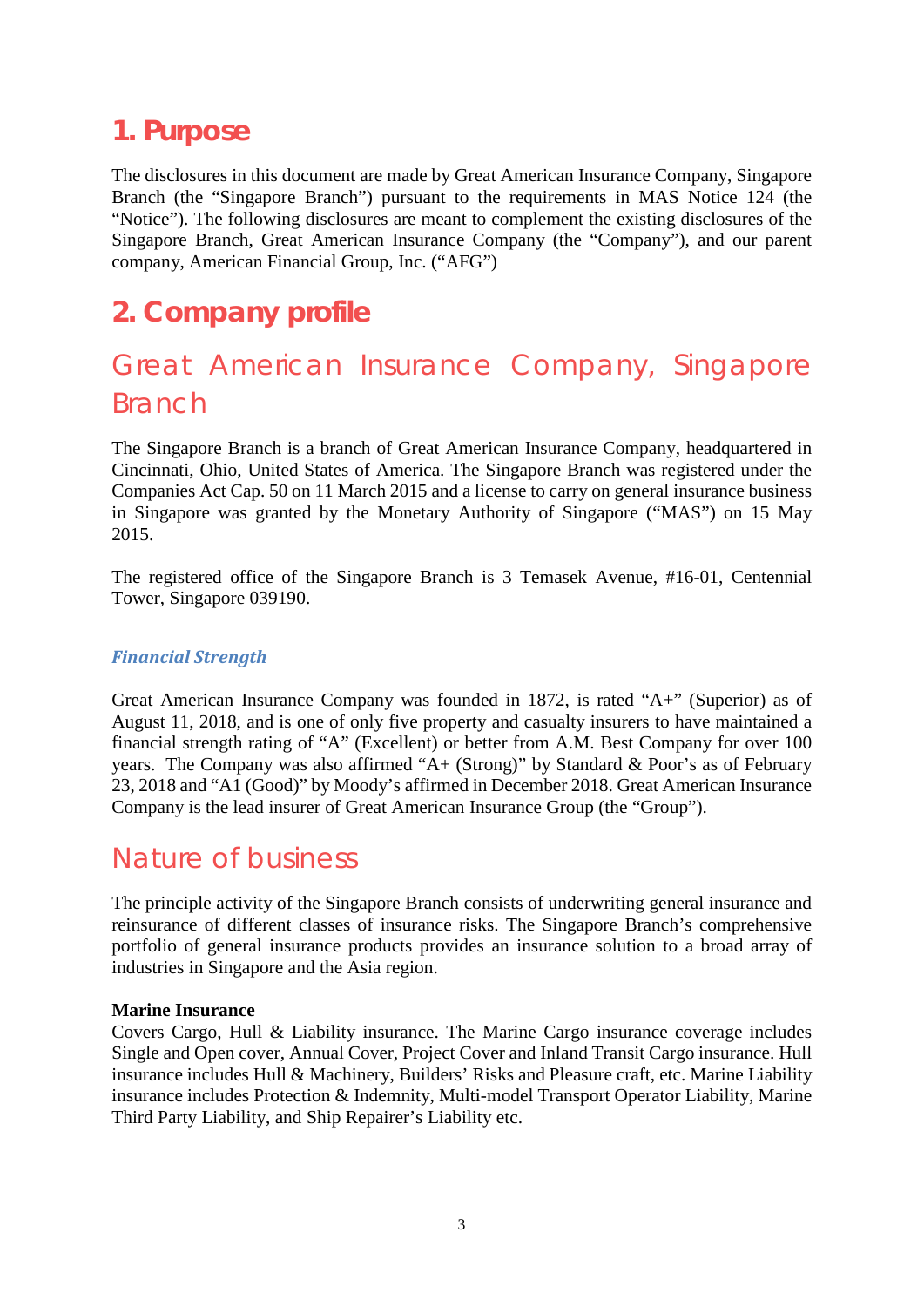#### **Financial Lines Insurance**

Covers Professional Indemnity, Medical Malpractice, Directors' and Officers' liability, Technology liability and other forms of Errors and Omissions insurance for Professionals and Executives.

#### **Property**

Covers insurance for Industrial All Risks, Fire and Business Interruption insurance for all types of properties, homeowners and householder insurance on their residential properties.

#### **Engineering**

Covers insurance for Contractor's All Risks, Erection All Risks, Machinery Breakdown with Business Interruption, Boiler & Pressure Vessel insurance, Electronic Equipment insurance, etc.

#### **Casualty**

Covers General Liability, Commercial and Private automotive, Work Injury, Personal Accident, Travel and Emergency Evacuation, Group Hospital & Surgical, etc.

## <span id="page-3-0"></span>Vision and Values

#### *Our Vision*

"Delivered through our people, products and valued relationships, we will create a world class insurer that is admired by customers, competitors and stakeholders."

Our vision will be achieved by leveraging our team's experiences and capabilities to build and consolidate our target market position in the Singapore and the Asia region.

#### *Our Values*

Our values underpin our business and will help drive us towards our stated vision. We encourage our employees to live our company values every day in business and in their communities. Our corporate values are:

- Accountability
- Clear & Open Communication
- Customer Focus
- Entrepreneurial Spirit
- Family
- Integrity
- Respect for Others
- Self-Discipline
- Specialization

#### *Operating Philosophy*

**People.** Employing the right people based on technical competence, personal qualities and market relationships. Our people are trusted and have extensive experience in the local insurance markets.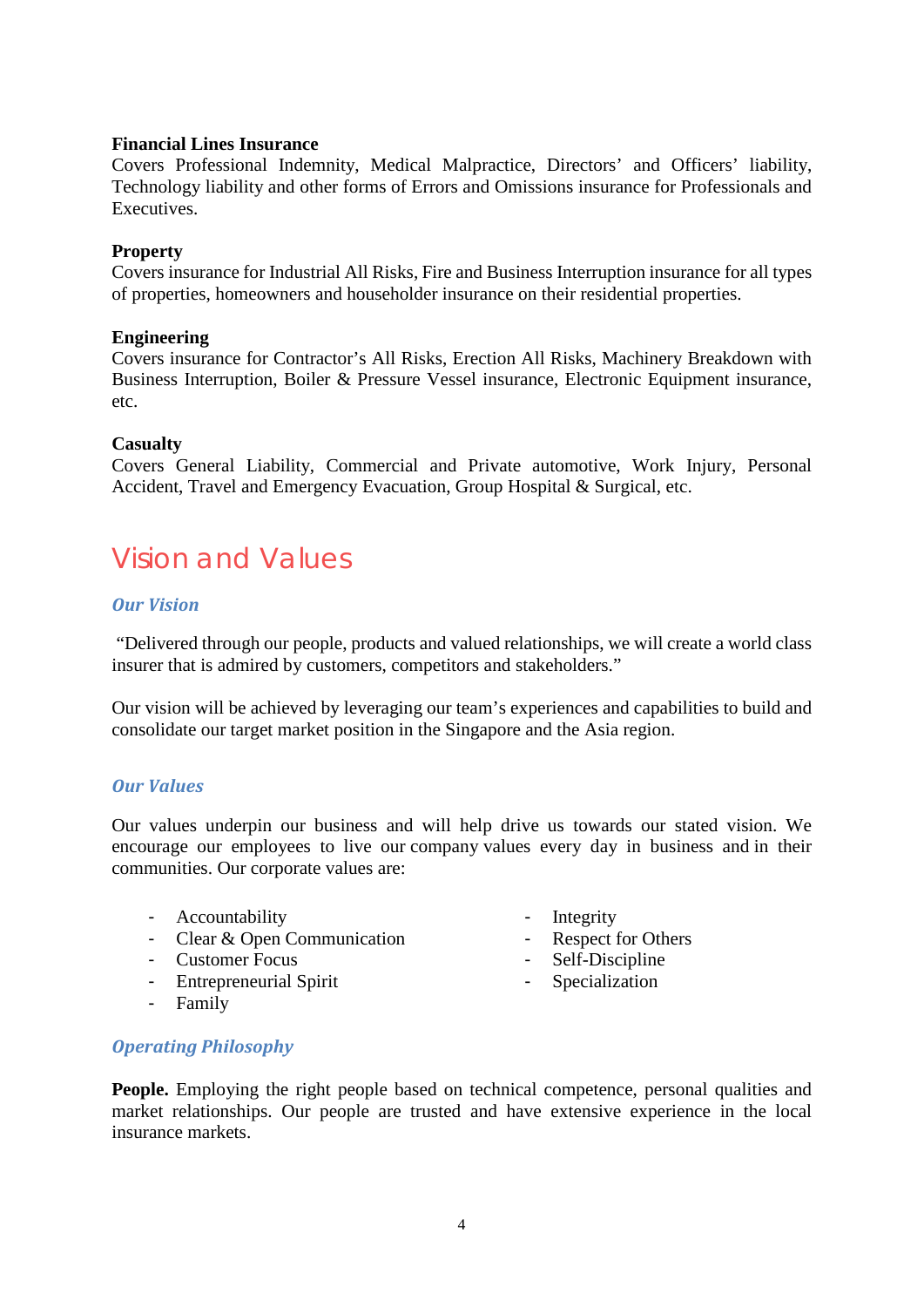**Products.** Developing the right products targeted to being the best coverage in our chosen segments. Focus on insurance products for which we have significant expertise and knowledge.

**Relationships.** Establishing valued two-way relationships with our distribution channels.

### <span id="page-4-0"></span>Business strategy

Our business strategy is to offer a suite of solutions which will support companies in Singapore, giving them confidence to grow and innovate. To drive this strategy, the Singapore Branch has recruited an experienced team comprising specialists with deep specialty knowledge across distribution, underwriting, and claims – some with more than 30 years of market experience.

Our underwriting strategy is conservative and targeted in areas that are profitable and less risky based on the extensive experience of our underwriting team.

Our long-term approach is to ensure optimal protection, continuity and capacity at rates that reflect value to our policyholders. We seek to have the best quality reinsurers supporting our treaties, we will use local companies where the underwriting teams are known to us and have a solid record of accomplishment of success and underwriting profitability. By taking a meaningful net retention and purchasing quality reinsurance capacity to support our gross line sizes, we expect to effectively minimise downside risk and catastrophic loss exposure so as to deliver a consistent level of policyholder security and an adequate rate of return for our shareholders.

Our strategy is to build a business our team is familiar with, and with intermediaries and customers known to us and with whom we have trust. Adding to the strong connections we already have, we will continue to establish Great American Insurance Company's brand and our market position in Singapore.

# <span id="page-4-1"></span>**3. Singapore Branch Corporate Governance Framework**

### <span id="page-4-2"></span>Corporate and Risk Governance Overview

The Company and the Singapore Branch maintain a high standard of corporate and risk governance. The corporate governance framework for the Singapore Branch is established in accordance to the guidelines issued by the Monetary Authority of Singapore and aligned with the Group's governance structure. The framework is developed to ensure there is proper governance and oversight by the Management Board and Group over the business and operations, internal controls and risk management of the Singapore Branch.

#### Singapore Management Board

The Singapore Management Board oversees the governance of key risks in the Singapore Branch's operations and ensures that the management process is in place and functioning effectively. The Singapore Management Board maintains a sound risk management system and internal controls to safeguard stakeholders' interests and the Singapore Branch's assets.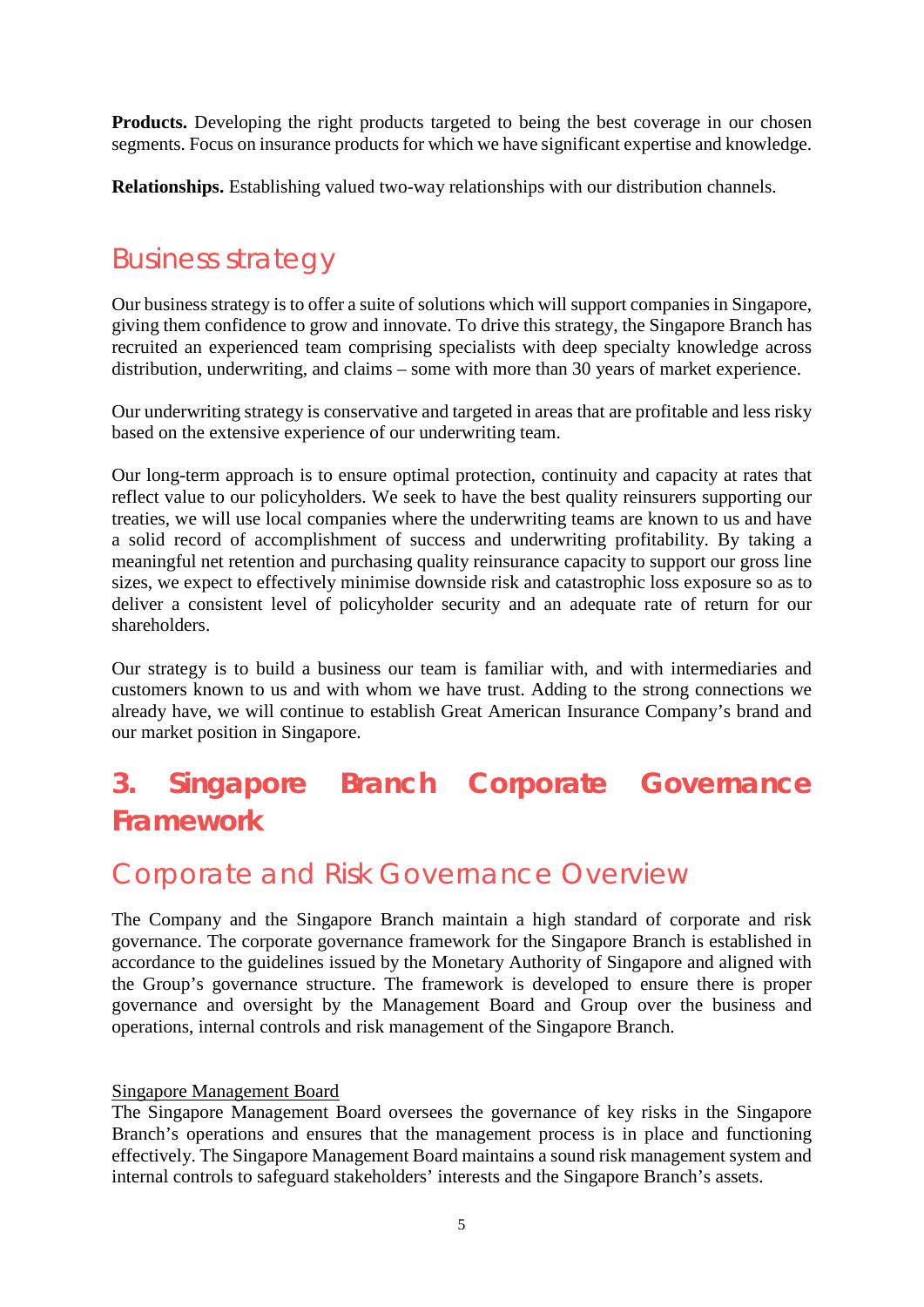The Singapore Management Board comprises:

- From Great American Insurance Company's corporate office (the "Corporate Office")
	- o Executive Vice President
	- o Senior Vice President, Chief Financial Officer and Treasurer
	- o Senior Vice President
- From the Singapore Branch
	- o Chief Executive Officer
	- o Chief Financial & Operating Officer

The Singapore Management Board meets at least four times a year.

#### Investment Committee

The Investment Committee was set up to assist the Singapore Management Board in fulfilling its oversight responsibilities for investment activities and the consideration of issues arising from them.

The Investment Committee comprises:

- From Corporate Office
	- o Executive Vice President
	- o Vice President and Assistant Treasurer
- From the Singapore Branch
	- o Chief Executive Officer
	- o Chief Financial & Operating Officer
	- o Appointed Actuary (invitation)

The Investment Committee meets twice a year.

#### Risk Management Committee

The Risk Management Committee was set up to assist the Singapore Management Board in fulfilling its governance responsibilities on effective risk management practices and sound internal controls, including the establishment of an Enterprise Risk Management (ERM) framework that provide an overview of the risk policy architecture and process.

The Risk Management Committee comprises:

- From Corporate Office
	- o Executive Vice President
	- o Vice President and Assistant Treasurer
- From the Singapore Branch
	- o Chief Executive Officer
	- o Chief Financial & Operating Officer
	- o Director, Risk Management & Compliance

The responsibilities of the Risk Management Committee are to: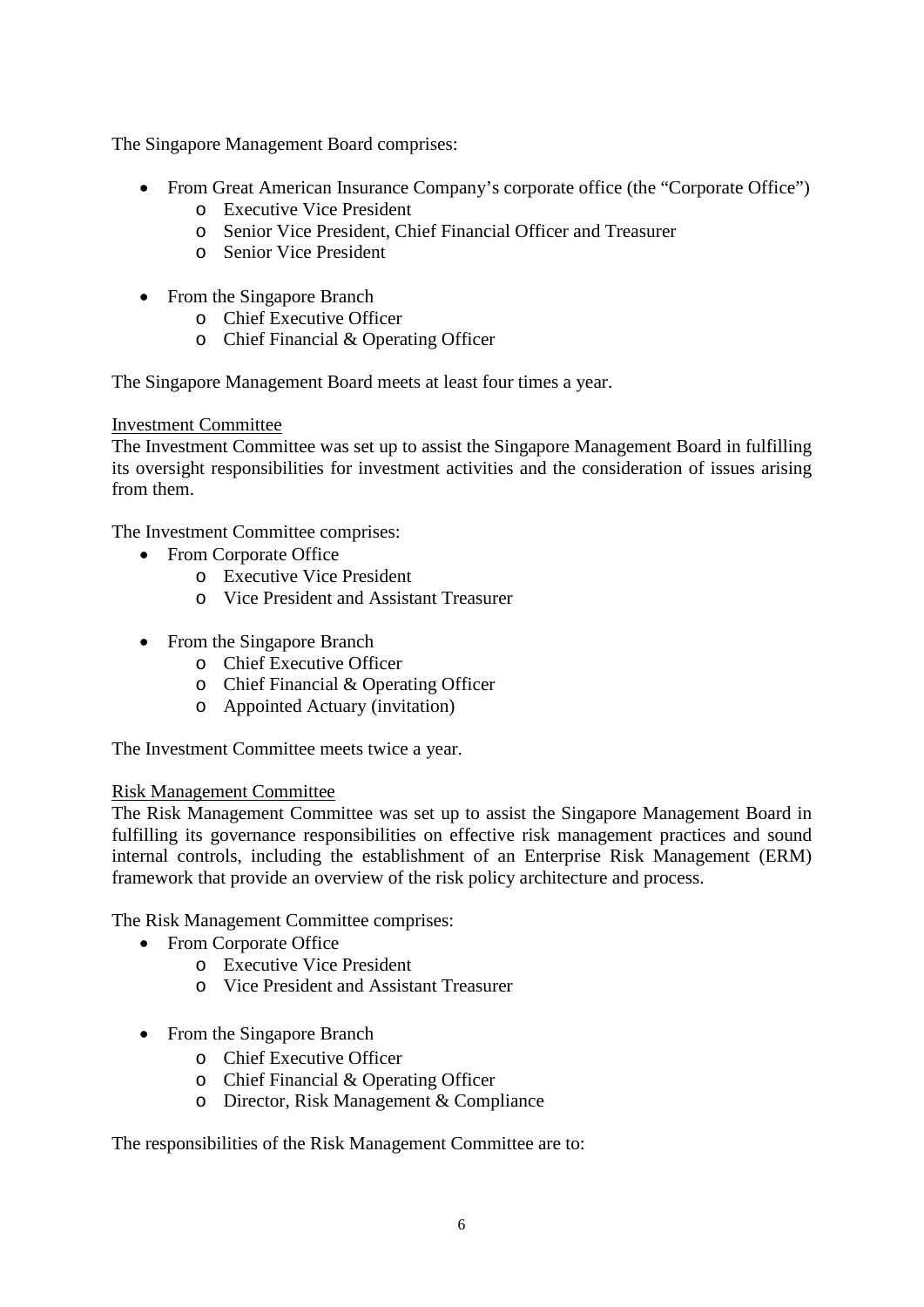- Ensure that the material risks facing the Singapore Branch has been identified, that the risk profile adequately represents any issues relating to the Singapore Branch's control environment and that remedial actions are in place;
- Review reports on any material breaches of risk limits and the adequacy of proposed actions;
- Regularly review and monitor emerging risks, if any;
- Review Stress and Scenario Testing results and actions proposed or taken to address any identified risks and provide input into the selection appropriate stress and scenario tests.
- Review the Own Risk and Solvency Assessment (ORSA) approach and report; collaborate on the ORSA with Corporate Office.

The Risk Management Committee meets at least twice a year.

Our senior management team which is comprised of the CEO, CFOO, Director, Risk Management & Compliance and the Divisional Heads, has the central role in maintaining adequate risk oversight of the business activities of the Singapore Branch. The members of this team are responsible for implementing processes and controls to measure and manage our business risks, as well as for ensuring compliance with regulatory requirements.

Our Corporate Office has oversight responsibility of our business activities and is consulted for feedback to improve our ERM and internal processes. Key management decisions are made by the Singapore Branch senior management. Corporate Office is kept informed and consulted where necessary. Through routine reporting and communication with Corporate Office, the Singapore Branch is aware of any developments at Corporate Office or Group level, which may have an impact on the risk profile of the Singapore Branch. For the period under review, we did not note any material risk from Corporate Office or the Group that might affect the Singapore Branch.

The Singapore Branch's Risk Management & Compliance Department is responsible for establishing effective risk management policies and procedures, and disseminating changes in regulations to the appropriate parties.

The Branch adopts a three tier risk management and defence approach. This encourages risk identification and awareness at all levels within the organisation.

First line of defence - The Singapore Branch's senior management is the risk owner and is responsible for implementing the appropriate internal controls on risk management.

Second line of defence – The Risk Management Committee is responsible for fulfilling the governance responsibilities on effective risk management practices, including owning the ERM process that provides an overview of risk policy architecture and process. The committee is also responsible for reviewing the risks and actions taken by the first line of defence.

Third line of defence –Group Internal Audit provides an independent assurance and review of the effectiveness of risk management and internal controls.

The review of our risk management policies and procedures takes place annually, and/or as and when there are regulatory changes/updates during the first two years of our operations to validate that our policies and procedures are effective. Now that the Singapore Branch is in its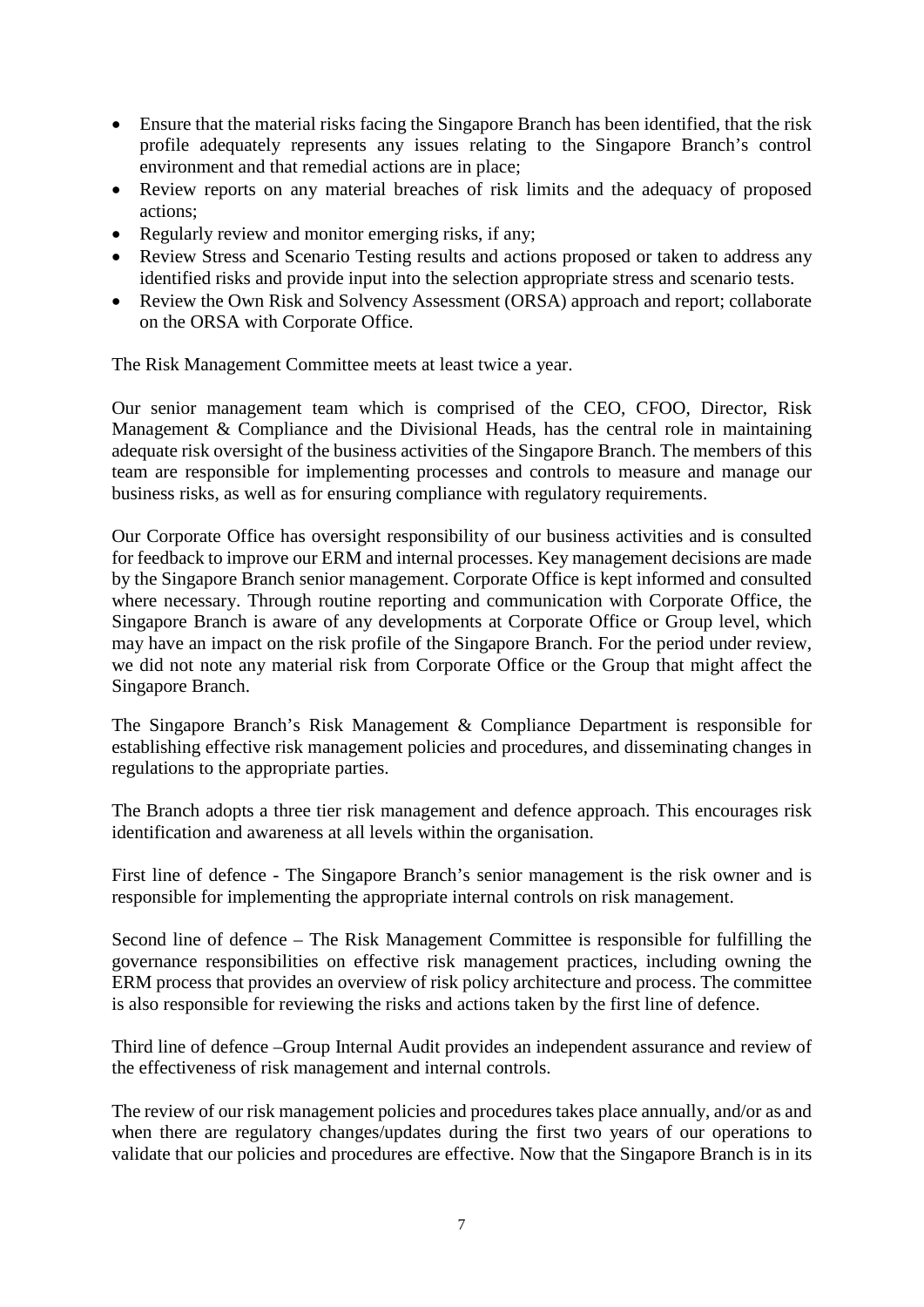3<sup>rd</sup> year of operation with a stabilised platform, this review will take place every three years, and/or as and when there are regulatory changes/updates.

### <span id="page-7-0"></span>Enterprise Risk Management (ERM)

The Singapore Branch has an ERM process, with the objective of managing uncertainty from business and operational risks and maintaining policyholder protection through the Risk Assessment Models in order to identify and address any potential risk.

In order to strategically address risk, the Singapore Branch works closely with Corporate Office and takes into account the local insurance markets and local regulatory environments. The Singapore Branch's pre-determined risk types are:

| <b>Risk Type</b>  | <b>Definition of Risk Type</b>                                                 |
|-------------------|--------------------------------------------------------------------------------|
| 1. Strategic Risk | The risk of the inability to implement appropriate business plans, to make     |
|                   | decisions, to allocate resources or to adapt to changes in the business        |
|                   | environment which adversely affect the Singapore Branch's competitive          |
|                   | position and financial condition.                                              |
| 2. Insurance Risk | The risk of variations in the timing, frequency and severity of insured        |
|                   | events and claims settlements, relative to the expectations at the time of     |
|                   | underwriting.                                                                  |
|                   | Insurance risk relates to the following sub-risk types.                        |
| 2(a) Catastrophe  | The risk of a material increase in claims occurring over a short period of     |
| <b>Risk</b>       | time from a single event or series of events.                                  |
| 2(b) Reserve      | The risk of adverse reserve development on prior accident years which          |
| <b>Risk</b>       | weakens the balance sheet and introduces additional uncertainty into           |
|                   | pricing decisions.                                                             |
| 2(c)              | The risk of losses due to poor underwriting discipline or underpricing.        |
| Underwriting /    |                                                                                |
| Pricing Risk      |                                                                                |
| 2(d)              | The risk of losses due to either:                                              |
| Aggregations /    | Multiple business units covering the same and/or related<br>$\bullet$          |
| Concentration     | exposures;                                                                     |
| <b>Risk</b>       | Related losses within markets, industries, or geographic area; or<br>$\bullet$ |
|                   | High proportion of coverage or assets concentrated in specific                 |
|                   | agencies, agents, insureds, companies or markets.                              |
| 3. Credit Risk    | The risk of not recovering money owed by third parties.                        |
| 4. Market Risk    | The risk of variability of the value of and returns on investments and the     |
|                   | variability of interest rates, foreign exchange rates and economy-wide         |
|                   | inflation on both assets and liabilities, excluding reserves.                  |
| 5. Liquidity Risk | The risk to meet contractual obligations as they become due because of an      |
|                   | inability to liquidate assets or obtain adequate funding without incurring     |
|                   | unacceptable losses.                                                           |
| 6. Operational    | The risk of loss from inadequate or failed internal processes, people and      |
| <b>Risk</b>       | systems or from external events.                                               |
|                   |                                                                                |
|                   | Operation risks relate to the following sub-risk types.                        |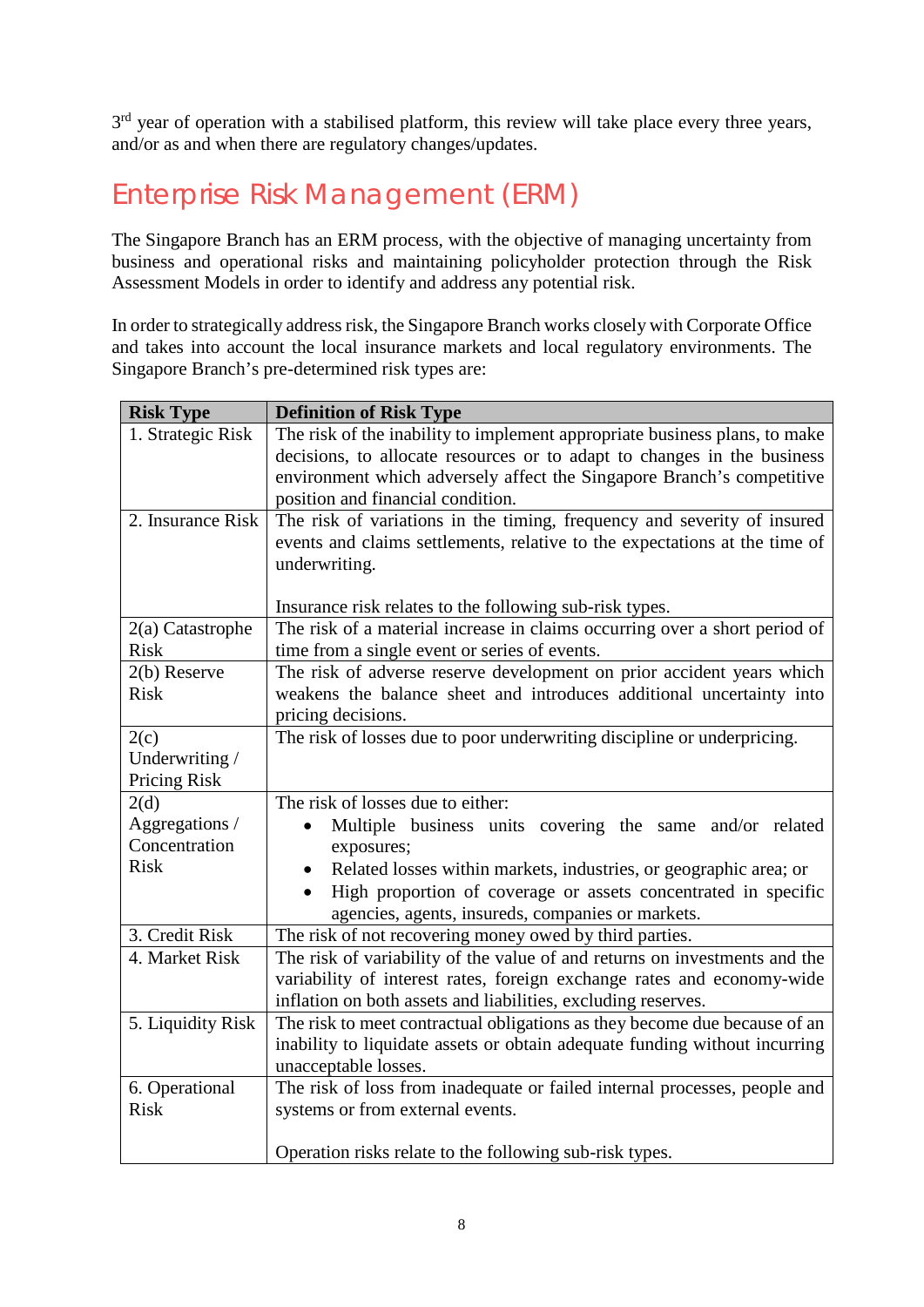| $6(a)$ Fraud                 | An act or omission intended to gain dishonest or unlawful advantage for<br>the party committing fraud or for other related parties.                       |
|------------------------------|-----------------------------------------------------------------------------------------------------------------------------------------------------------|
| $6(b)$ Human                 | The ability to recruit, educate, motivate and retain personnel who have the                                                                               |
| Capital                      | ability to carry out the Singapore Branch's strategic initiatives.                                                                                        |
| $6(c)$ Legal &               | Compliance with current or proposed laws, rules, regulations and                                                                                          |
| Regulatory                   | procedures; unfavourable rulings on litigation; and changes to laws and<br>regulations that adversely impact the current or future state of our business. |
| $6(d)$ Disasters             | Include other external events causing an adverse material impact on the<br>Singapore Branch's capability to carry on its day to day normal operations.    |
| 6(e) Information             | The capability, efficiency and reliability of our technology and data                                                                                     |
| Technology                   | resources. Specific risks result from:                                                                                                                    |
|                              | Availability, Reliability and Recovery (interruption in data processing                                                                                   |
|                              | capabilities);                                                                                                                                            |
|                              |                                                                                                                                                           |
|                              | Information Security (internal/external breaches in safeguarding data);<br>$\bullet$                                                                      |
|                              | Technology Architecture and Development (current and future<br>$\bullet$<br>organization needs are not supported); and                                    |
|                              | Data Quality and Integrity (complete, accurate and relevant<br>$\bullet$<br>information is not available.)                                                |
|                              |                                                                                                                                                           |
| $6(f)$ Business              | Losses from failed transaction processing, including claims management.                                                                                   |
| Processing                   |                                                                                                                                                           |
| 7. Group Risk                | The risk arising specifically from being part of the wider group,                                                                                         |
|                              | including financial impact and loss of support from the Corporate Office.<br>The risk to earnings and capital arising from an adverse perception of the   |
| 8. Reputation<br><b>Risk</b> | Branch on the part of existing and potential stakeholders, i.e. clients,                                                                                  |
|                              | employees, intermediaries and regulators.                                                                                                                 |
|                              |                                                                                                                                                           |

## <span id="page-8-0"></span>**4. Investment and Capital Management**

### <span id="page-8-1"></span>Investment

The primary investment objective of the Singapore Branch is to ensure that the funds will be available to meet the Company's primary insurance and reinsurance obligations. The investment portfolio shall be managed with a view to preserve capital and achieve reasonable returns relative to the applicable benchmark defined.

# <span id="page-8-2"></span>Capital management

The primary objective of the Branch's capital management is to safeguard the Branch's ability to continue as a going concern, to maintain healthy capital ratios and to provide an adequate return to the shareholders.